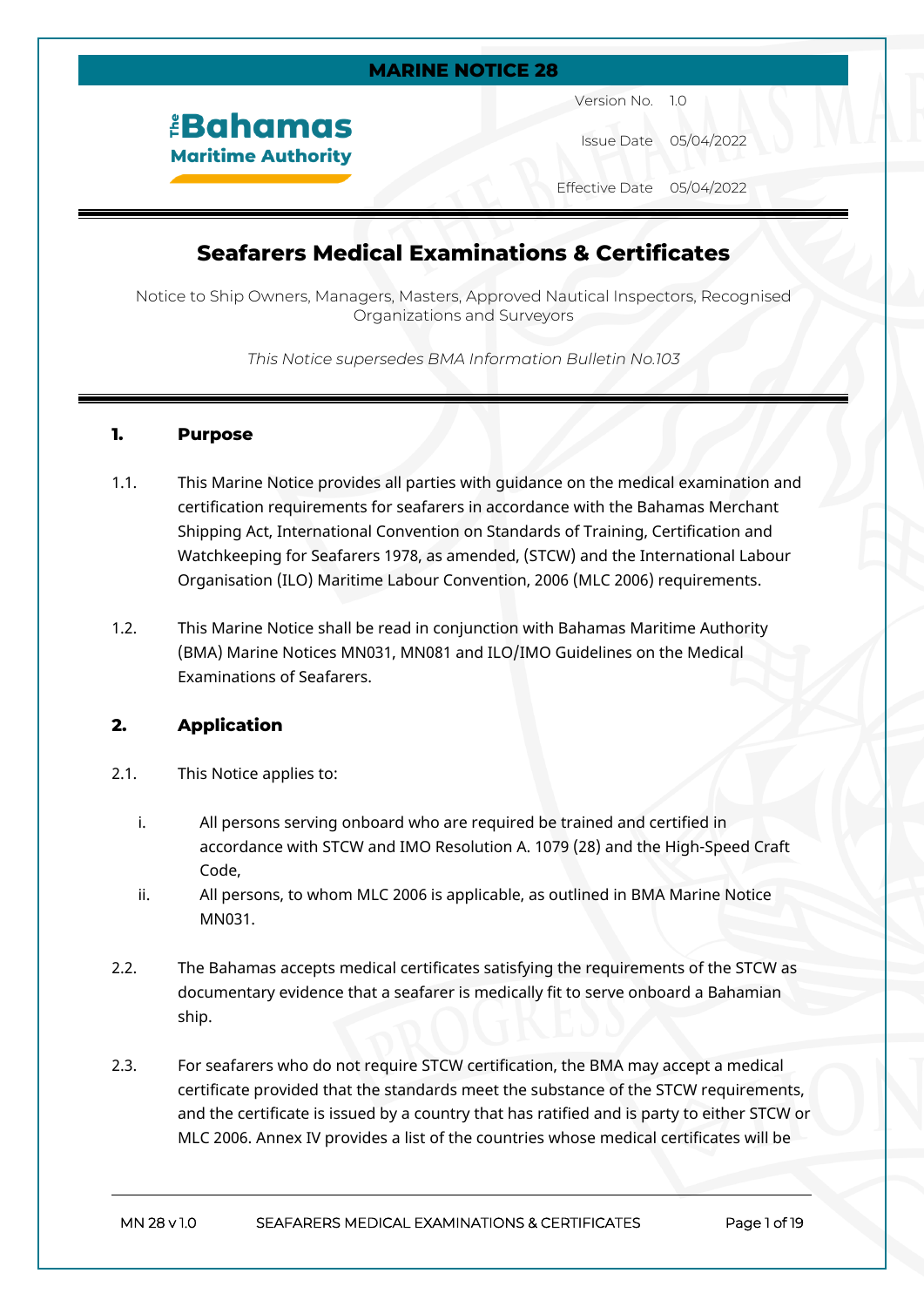

accepted if issued by an approved medical practitioner. The Company or seafarer shall provide details of the certification to the BMA for consideration.

- 2.4. In accordance with the provisions of STCW Regulation I/14, the Company and the Master shall ensure that all seafarers are medically fit prior to being employed or assigned any tasks onboard a Bahamian registered ship. The Company also has this responsibility under Section 6.2 of the ISM Code.
- 2.5. The Company shall accept a medical fitness certificate issued by an approved medical practitioner in accordance with the provisions of STCW or MLC 2006 as documentary evidence of the seafarer being medically fit although the Company may require an additional medical examination in accordance with the Company's terms and condition of employment (Refer to Annex 1 of this Marine Notice).

## **3. General Requirements**

- 3.1. The Bahamas will accept a medical certificate following a medical examination carried out in accordance with the ILO/IMO Guidelines on the Medical Examinations of Seafarers by one of the following parties:
	- i. Approved medical practitioners in The Bahamas. For this purpose, the medical practitioner must hold a valid medical approval certificate issued by the Bahamas Medical Council (BMC),
	- ii. Medical practitioners approved by the Administration of a country that has ratified and is party to either STCW (See Annex IV) or MLC 2006.
- 3.2. The BMA is aware that some Medical Companies conduct medical examinations for Company and specific industry employment purposes and that such medical examination may include requirements and/or standards that are not required by STCW or ILO provisions. Medical certificates issued following such Company or industry specific employment examination may be accepted subject to:
	- i. The medical practitioner being approved, by the BMC or an Administration of a STCW or MLC 2006 ratifying country, to conduct STCW or MLC 2006 examination. The certificate shall have reference to the authorizing Administration or country.
	- ii. The medical certificate shall be in English and containing the information as noted in Section 5 of this Marine Notice.
	- iii. The seafarer not being a Master, Chief Engineer, Chief Mate, Second Engineer, Officer in Charge of a Navigation Watch, Officer in Charge of an Engineering Watch, Electro-Technical Officer, Able Seafarer Deck or Engine, Electro-Technical Rating, Navigational or Engineering Rating, Offshore Installation Manager, Maintenance Supervisor, Barge Supervisor or Ballast Control Operator.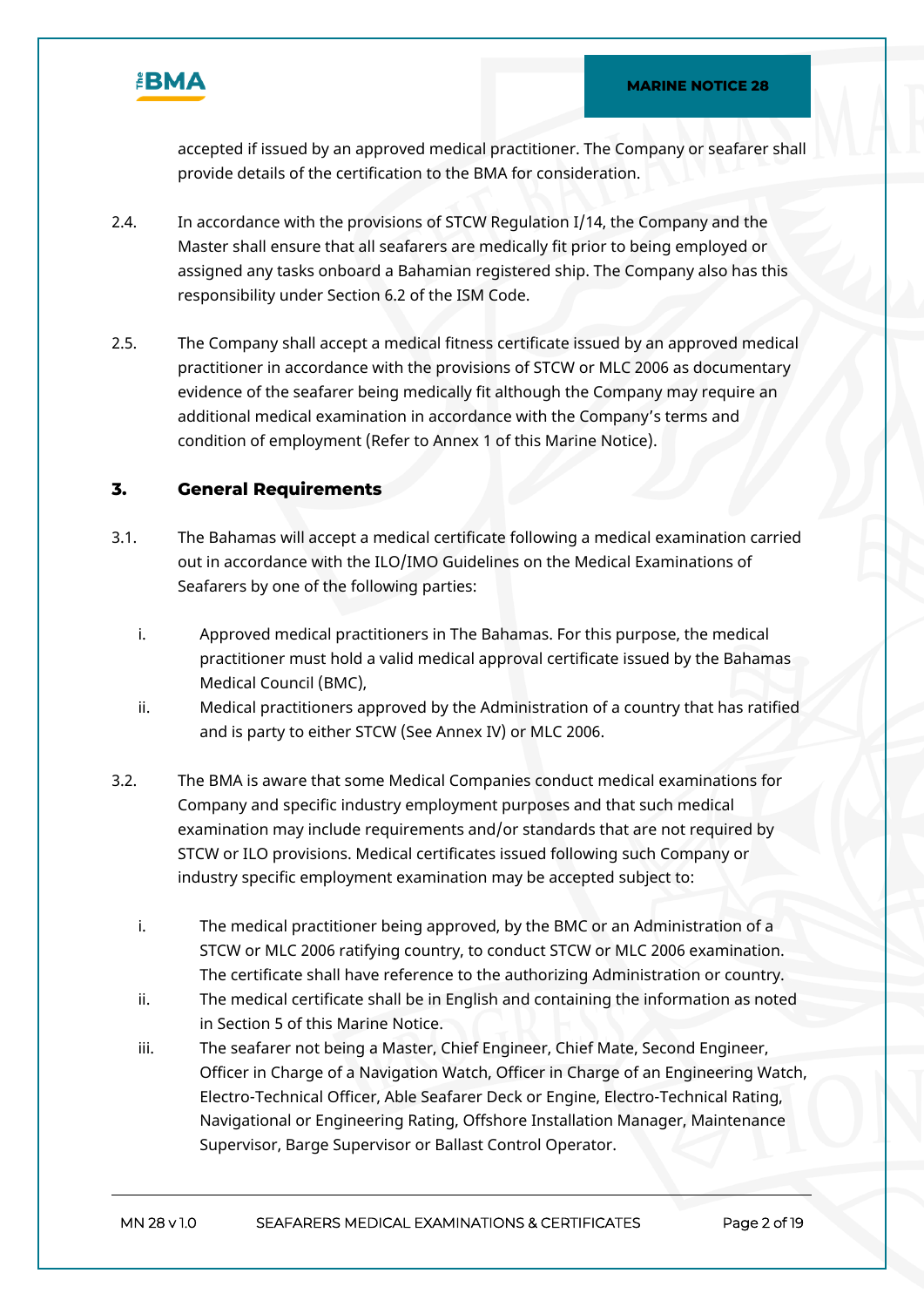

- 3.3. Where the medical examination is carried out in The Bahamas, the medical practitioner must hold a valid medical approval certificate issued by the BMC and the following process shall be followed:
	- i. The seafarer must provide the medical practitioner with a photographic identity document and a copy of the last medical fitness certificate, if the medical examination is not the first examination,
	- ii. The seafarer shall advise the medical practitioner if he or she has previously failed a seafarer medical examination and/or any significant medical condition they may have, or medical treatment they are undergoing at the time of the examination,
	- iii. The medical practitioner shall undertake the medical examination and advise the seafarer of the outcome which shall be recorded in the format as noted in Annex II. As the outcome is confidential, the content of this must not be provided to a third party unless specifically authorized by the seafarer. The seafarer shall be provided with a certificate as specified in Section 5 and Annex III of this Marine Notice,
	- iv. The medical practitioner shall maintain records of the medical examination for six (6) years and such records shall be available for examination by the BMC or the BMA.
- 3.4. Subject to process outlined in 3.3 above, a medical examination maybe carried out onboard a Bahamian registered vessel subject to the following additional conditions:
	- i. the medical practitioner must hold a valid medical approval certificate issued by the BMC or an Administration of a STCW or MLC 2006 ratifying country,
	- ii. the medical examination is conducted prior to the seafarer being assigned duties or in the case of a medical certificate that is due to expire, then prior to the expiry of that certificate,
	- iii. The medical practitioner has professional independence in exercising their medical judgment when undertaking medical examination procedures and the confidentiality of the seafarer is maintained with the outcome of the examination only being made available to the seafarer,
	- iv. The vessel has appropriate facilities and equipment to enable a medical examination to be carried out,
	- v. The medical practitioner maintains records of all medical examination carried out,
	- vi. The BMA is advised of any seafarer who has failed a medical examination recognizing the provisions for an appeal.
- 3.5. The approved medical practitioner(s) shall be satisfied in each case that no disease or defect is present which could either be aggravated by working at sea or represent an unacceptable health risk to the individual seafarer, other crew members or the safety of the ship.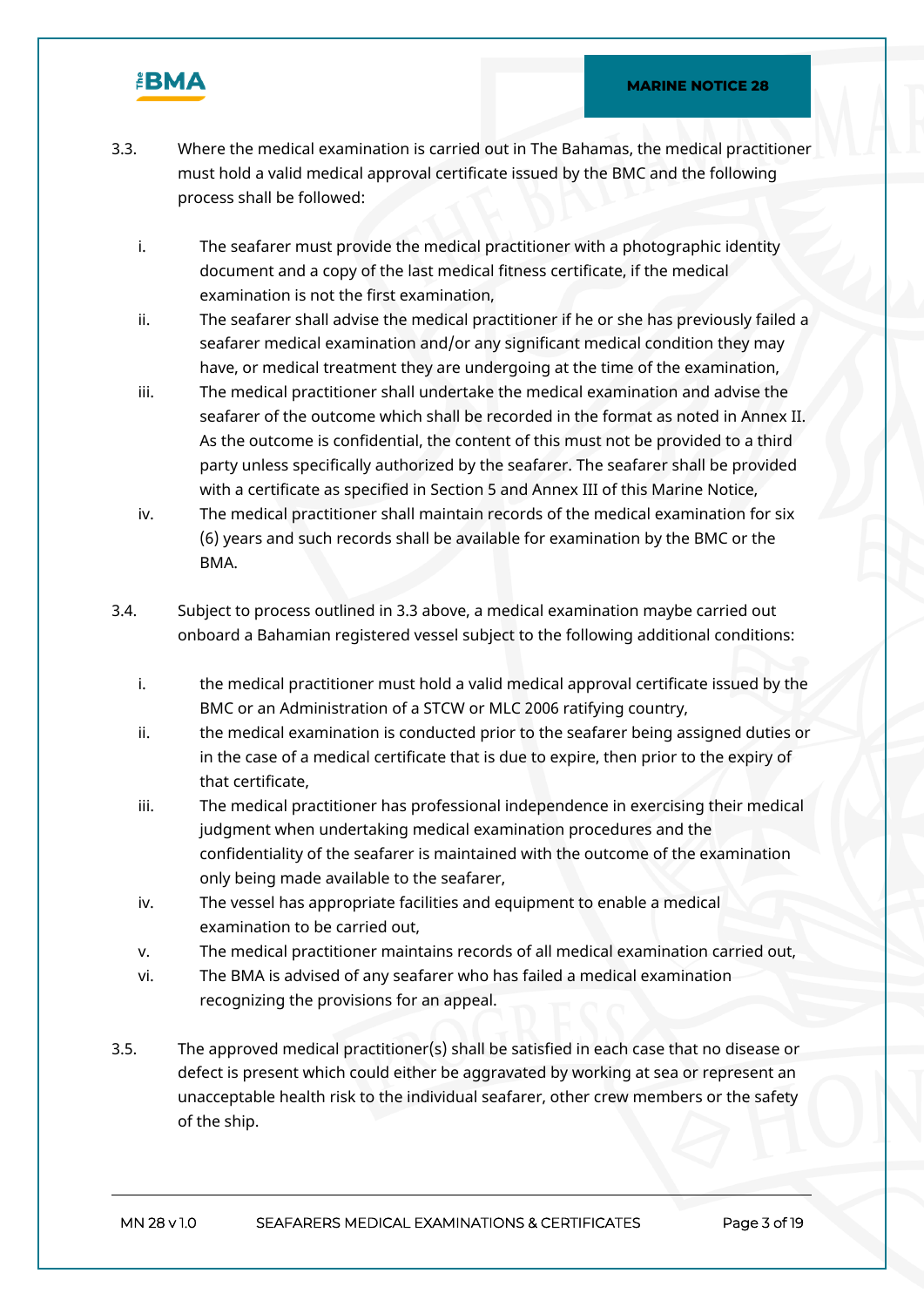

- 3.6. Apart from the purely medical aspects, the occupational circumstances which apply at sea shall be fully considered, especially in any borderline case. Factors which shall be considered are:
	- i. the potentially hazardous nature of seafaring, which calls for a high standard of health and continuing fitness.
	- ii. the restricted medical facilities likely to be available on board some ships which may not carry a qualified medical Doctor and there maybe delay before full medical treatment is available.
	- iii. the possible difficulty of providing or replacing required medication. As a rule, a seafarer shall not be accepted for service if the loss of a necessary medicine could precipitate the rapid deterioration of a medical condition.
	- iv. the confined nature of life on board ship and the need to be able to live and work in a closed community.
	- v. the limited crew complements which mean that illness of one crew member may place a burden on others or impair the safe and efficient working of the ship.
	- vi. the potential need for crew members to play a role in an emergency or emergency drill, which may involve strenuous activity in adverse conditions.
	- vii. since many seafarers will need to join and leave ships by air, they shall be free from any condition which precludes air travel or could be seriously affected by it, such as pneumothorax or conditions which predispose to barotraumas.
- 3.7. The approved medical practitioner shall be satisfied that no condition is present which is likely to lead to problems during the voyage and no treatment is being followed which might cause adverse side effects. It would be unsafe practice to allow a seafarer to go to sea with any known medical condition where there was the possibility of serious exacerbation requiring expert treatment. Where medication is acceptable for seafarers, the individual seafarer shall arrange for a reserve stock of the prescribed drugs to be held in a safe place, with the agreement of the ship's master.

## **4. Medical Standards**

4.1. The Bahamas applies the medical standards as specified in the STCW and the ILO/IMO Guidelines on the Medical Examinations of Seafarers for the purpose of seafarer's medical examination and certification.

### **5. Medical Certificate**

- 5.1. The medical certificate shall be in English or if the language used is not English, the text shall include a translation into English. The certificate shall include the following minimum information:
	- i. a title to signify that it is a "Seafarer's Medical Certificate"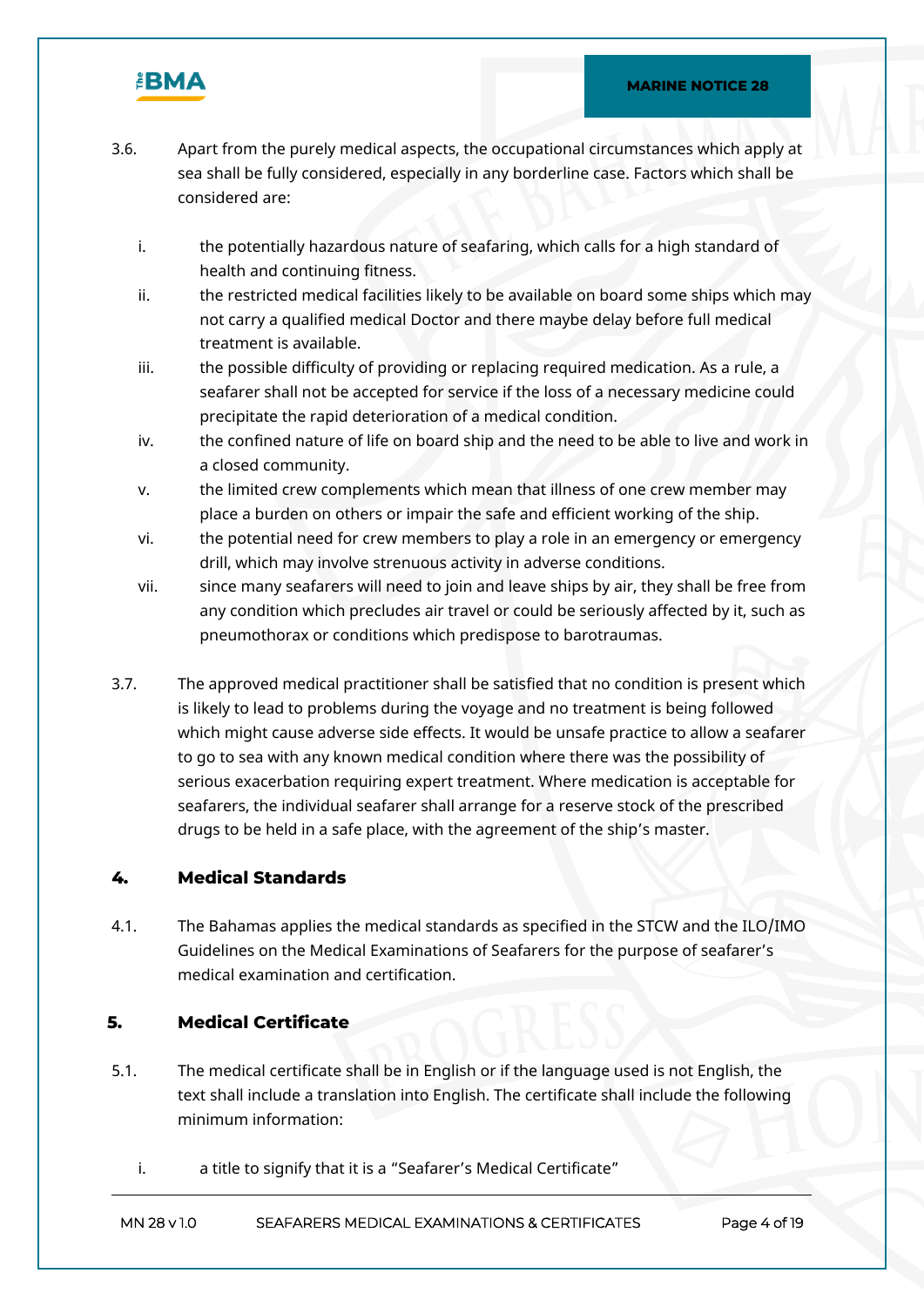

- ii. reference to STCW Regulation I/9 or ILO-73 (1946) or ILO-147 (1976) or ILO Maritime Labour Convention 2006 (MLC-2006) or ILO/IMO "Guidelines on the Medical Examinations of Seafarers"
- iii. reference to approval by the Administration (where applicable)
- iv. seafarer's name, nationality, gender and date of birth: (day/month/year)
- v. identity document reference number
- vi. declaration of approved medical practitioner
- vii. Confirmation that identification documents were checked at the point of examination
- viii. Hearing meets medical standards
- ix. Unaided hearing satisfactory?
- x. Visual acuity meets standards?
- xi. Colour vision\* meets standards? (Colour vision assessment only needs to be conducted every six (6) years).
- xii. Date of last colour vision test
- xiii. Fit for duties?
- xiv. Any limitations or restrictions on fitness? If "Yes", specify limitations or restrictions.
- xv. Is the seafarer free from any medical condition likely to be aggravated by service at sea or to render the seafarer unfit for such service or to endanger the health of other persons on board? Y/N
- xvi. Date of medical examination: (day/month/year)
- xvii. Expiry date of certificate: (day/month/year)
- xviii. Approved medical practitioners name, signature (a seal or stamp is preferable)
- xix. Seafarer signature (confirming that the seafarer has been informed on the content of the certificate and the right to a review/appeal)
- 5.2. A draft format capturing the information outlined in 5.1 above is contained in Annex III and may be used by an approved medical practitioner.
- 5.3. Provided the seafarer does not develop any medical condition that may render the medical certificate invalid, the certificate shall remain valid for a period of two (2) years (from the date of issue) in the case of seafarers aged over 18 years and one (1) year for seafarers aged under 18 years.

## **6. Exceptions**

6.1. A seafarer whose certificate has expired during the course of a voyage may continue to work until the next port of call at which a medical examination can be conducted, or for up to three months from the date of expiry of the certificate, whichever period is earlier. The validity of the certificate cannot be extended.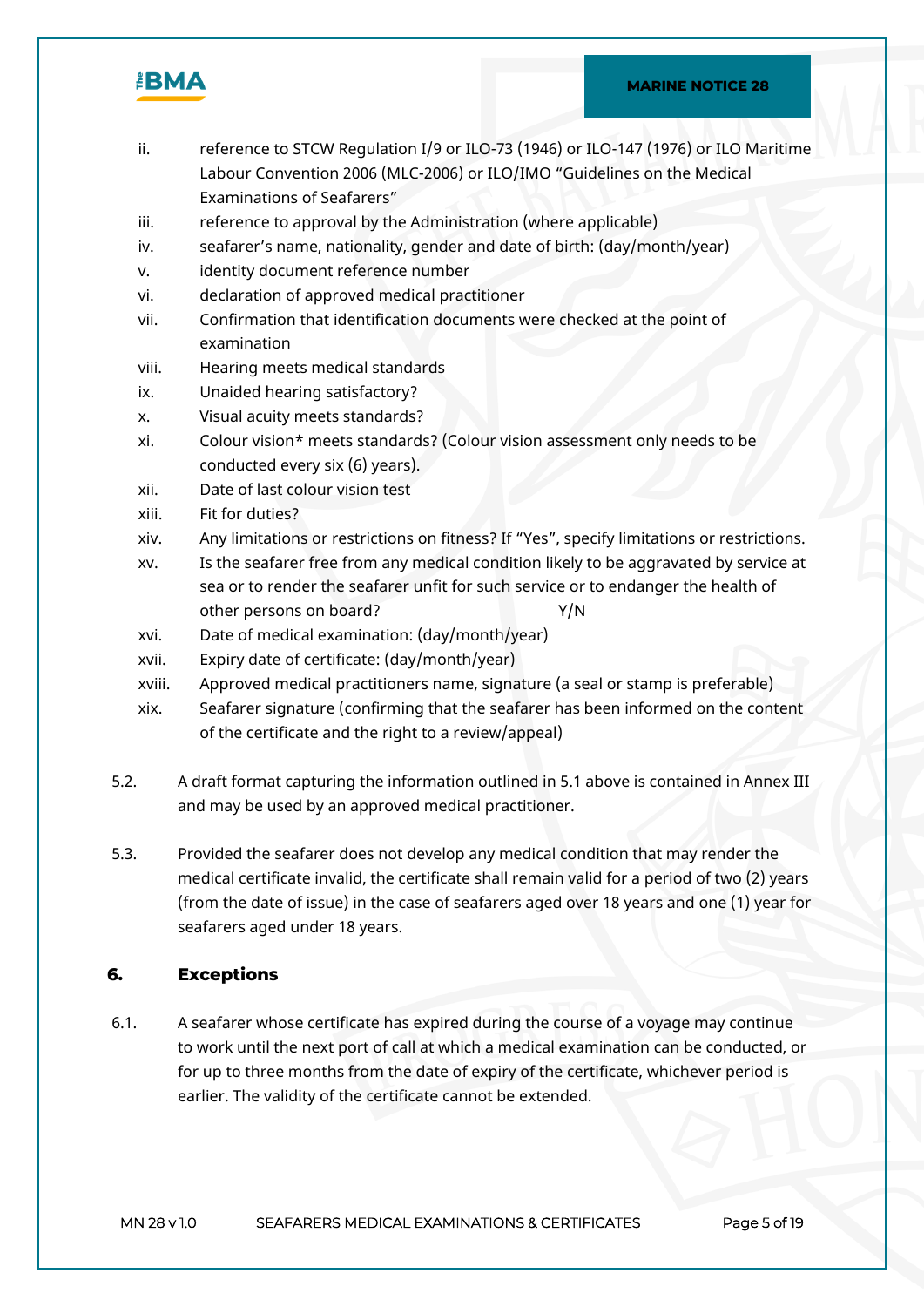

- 6.2. The BMA may permit a seafarer to work without a valid medical certificate until the next port of call where a medical practitioner approved by a country which has ratified and is party either ILO MLC 2006 or STCW, provided that:
	- i. the period of such permission does not exceed three months; and
	- ii. the seafarer concerned is in possession of an expired medical certificate of recent date.
- 6.3. Under the provisions noted in section 6.2 above, the Company shall apply for a dispensation by a submission in writing to the BMA providing:
	- i. The details of the affected seafarer
	- ii. The details of the affected ship and intended voyage
	- iii. A copy of the medical certificate
	- iv. The reason for the application
	- v. The applicable fee for assessment of application (refer to Marine Notice 50).
- 6.4. The BMA may accept other medical certificate (e.g. Oil and Gas UK) which is not in accordance with STCW/ILO guidelines. These medical certificates will only be accepted for Seamans Record Books and not national certificates and endorsements.
- 6.5. Notwithstanding the provisions outlined above and in accordance with the ISM requirements in relation to effective planning, the Company and master shall monitor the validity of seafarers' medical certificates in order to ensure that all documents will be valid for the intended voyage(s) and if not, make the necessary arrangements to avoid certificates expiring during a voyage.

## **7. Suspension and Cancellation of a Medical Certificate**

- 7.1. If a medical practitioner approved by the Bahamas or medical practitioner who has conducted a medical examination onboard a Bahamian ship has reasonable grounds for believing that:
	- i. there has been significant change in the medical fitness of a seafarer while holding a valid certificate, or
	- ii. the seafarer is not complying with the terms of a condition of issue of the certificate, or
	- iii. they did not have full details of the seafarer's condition at the time of examination, and if they had done so he could not reasonably have considered that the seafarer met the required standards, or
	- iv. the medical certificate was not issued in accordance with the provisions

the medical practitioner may either: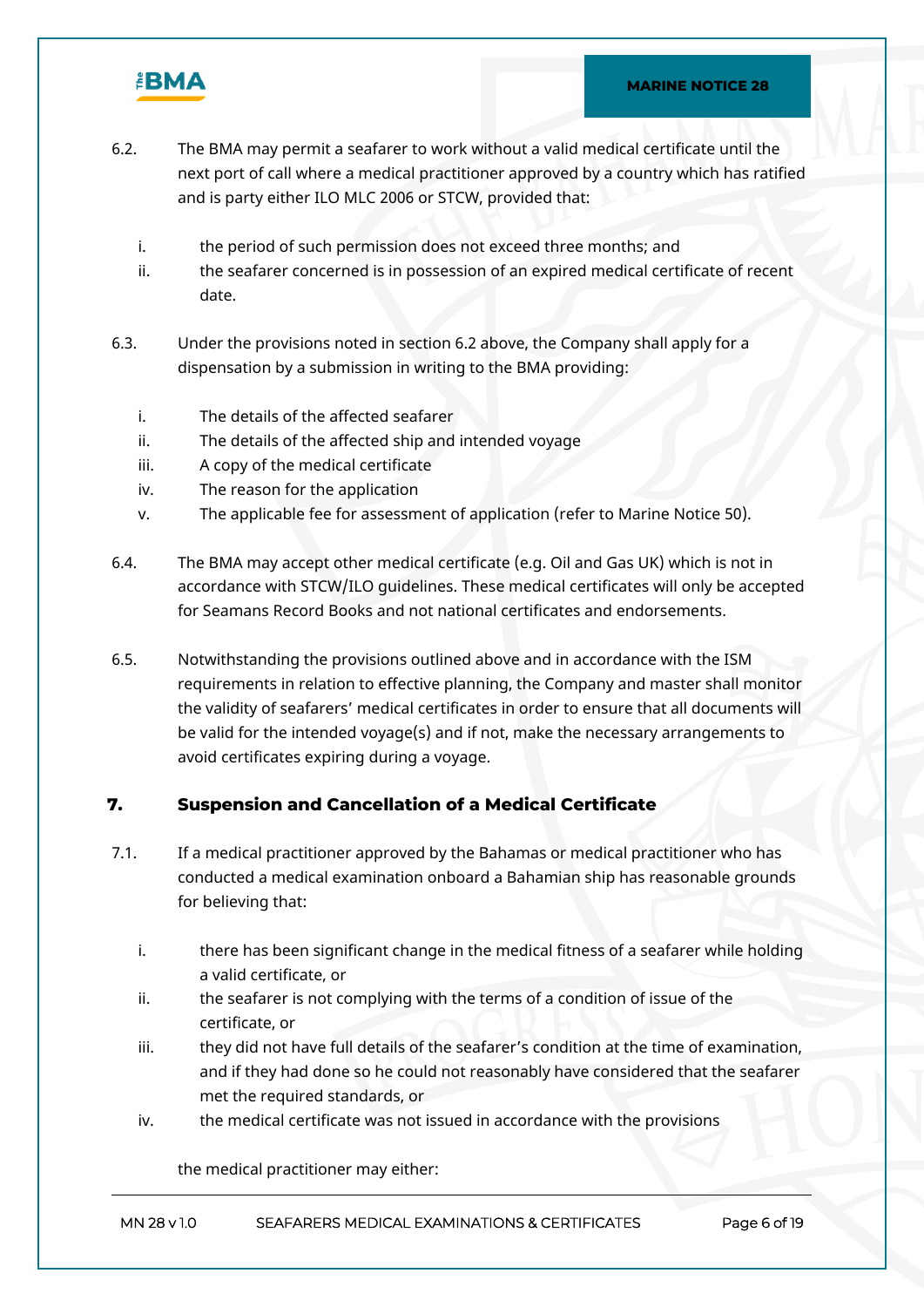

- i. suspend the certificate until the seafarer has undergone a further medical examination; or
- ii. suspend it for such period as they consider the seafarer will remain unfit to go to sea; or
- iii. cancel the certificate if they consider that the seafarer will remain permanently unfit to go to sea and must notify the seafarer accordingly.
- 7.2. In the event of a decision to cancel or suspend the medical certificate, the medical practitioner shall require that the affected seafarer returns the issued medical fitness certificate. If for any reason the certificate is not returned, the medical practitioner is required to inform the BMA.
- 7.3. A seafarer whose medical fitness certificate is suspended for more than three (3) months or cancelled has the right to have that suspension or cancellation reviewed.

## **8. Application for a review or appeal of a decision**

- 8.1. Any seafarer (including new entrants) found permanently unfit, or fit only for restricted service , or whose the certificate is cancelled or suspended for more than three (3) months by medical practitioner approved by the Bahamas or medical practitioner who has conducted a medical examination onboard a Bahamian ship in accordance with section 3.3 of this Marine Notice, has the right of review or appeal by an independent Medical Referee appointed by the BMC. Any such appeal can only be made by a seafarer who has either:
	- i. served at sea at any time during the two (2) years immediately preceding the date on which these Regulations come into operation, or
	- ii. held a valid medical certificate at any time during the two (2) years immediately preceding that refusal, imposition of a restriction, suspension or cancellation.
- 8.2. A seafarer who wishes to apply for a review shall submit a request in writing to the BMC. The application shall be made within one (1) month of the date on which the seafarer is given notice by the Approved Medical Practitioner of refusal, restriction or suspension of a certificate. The BMC will then arrange for the appeal to be considered by a Medical Referee.
- 8.3. In making a submission for review, the seafarer is also giving authority for the Approved Medical Practitioner to release their report to the Medical Referee. If the applicant wishes to submit additional medical evidence in support of their application, they shall arrange for this to be sent to the Medical Referee before the appointment date. The cost of the review, and of any additional specialist reports required by the Medical Referee, in order to make their decision, will be to the BMC account.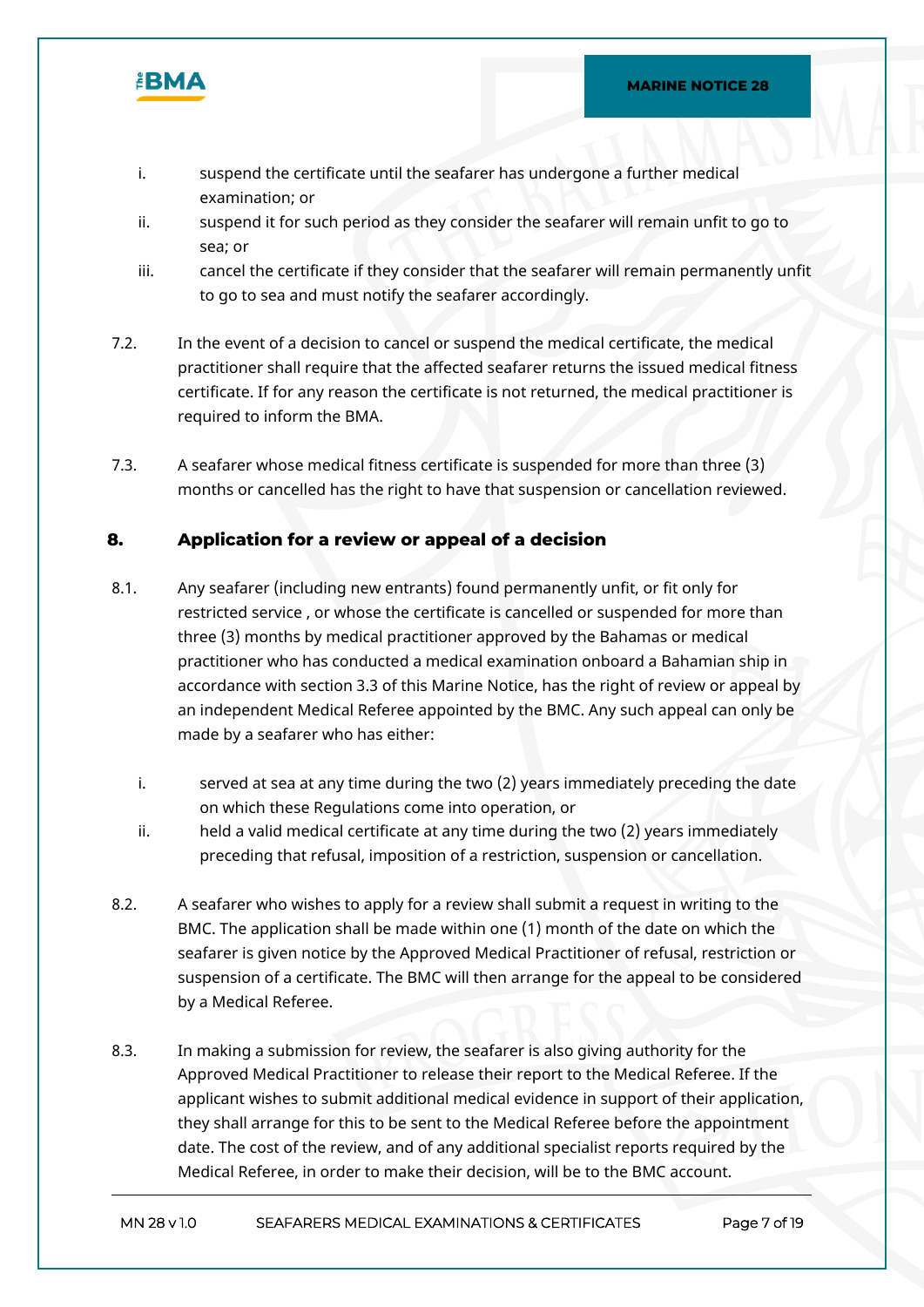

- 8.4. The seafarer is responsible for their travel costs to their appointment, and if having agreed the appointment time with the referee they fail to attend without giving due notice, may be required to cover the cost of the missed appointment.
- 8.5. Where the Medical Referee has determined that a seafarer is unfit to go to sea, the BMC may not allow a further application for review from that seafarer within five (5) years of that determination.
- 8.6. In cases not specifically covered by the medical standards, or in cases where the Approved Medical Doctor has assessed the seafarer as "unfit" and exceptional medical considerations apply, the Medical Referee shall decide an appropriate fitness category after obtaining relevant information from the Approved Doctor who made that assessment and consideration of all the evidence presented to them.
- 8.7. The Medical Referee shall reach a decision within two (2) months of the date on which the review was lodged with the BMC, or longer where necessary, subject to agreement with the BMC.

### **9. Queries**

9.1. Any queries on this Notice may be submitted to stcw@bahamasmaritime.com or any BMA office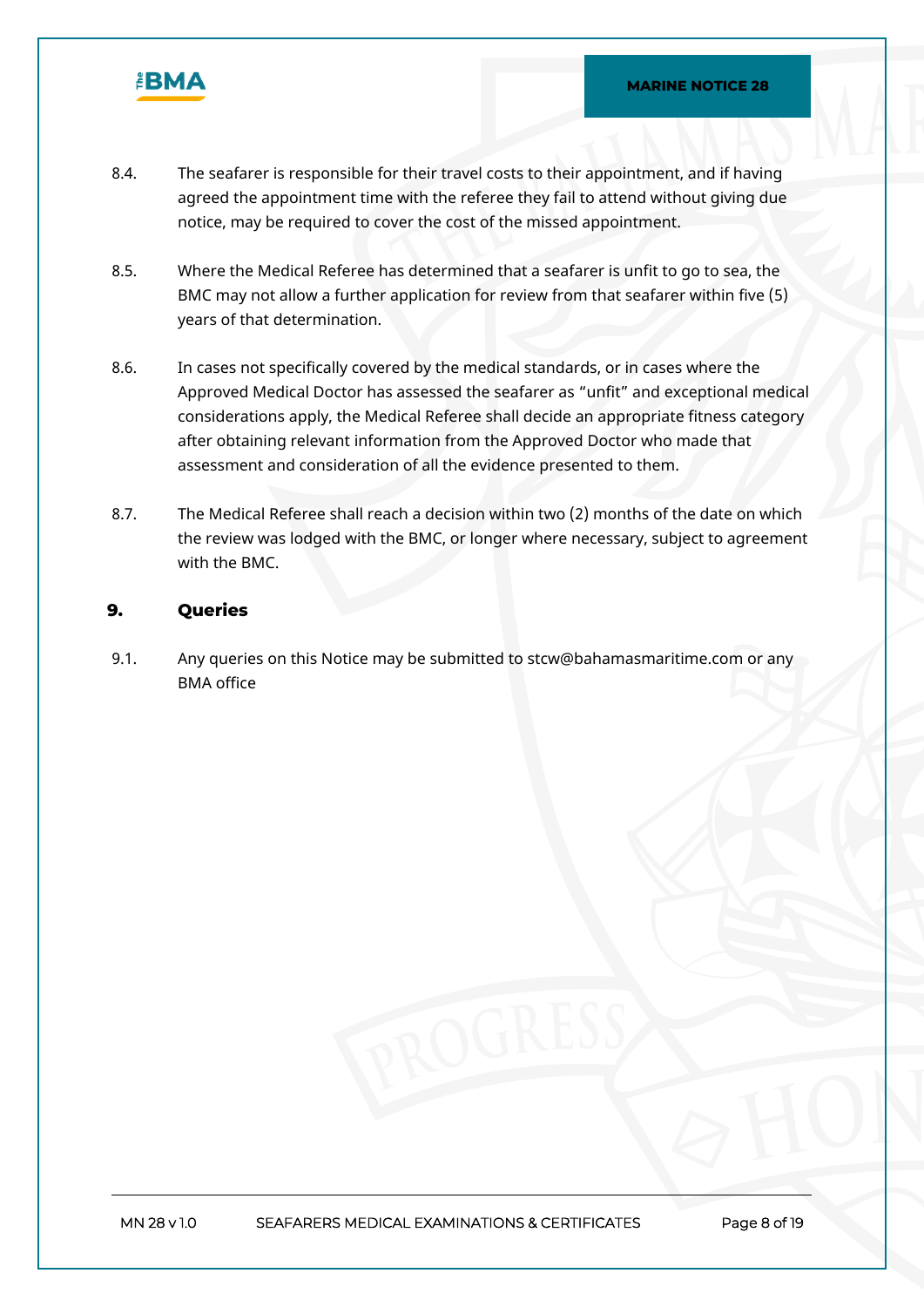

**MARINE NOTICE 28**

# **Revision History**

| Version | <b>Description of Revision</b> |  |
|---------|--------------------------------|--|
| $1.0\,$ | First Issue                    |  |
|         |                                |  |
|         |                                |  |
|         |                                |  |
|         |                                |  |
|         |                                |  |
|         |                                |  |
|         |                                |  |
|         |                                |  |
|         |                                |  |
|         |                                |  |
|         |                                |  |
|         |                                |  |
|         |                                |  |
|         |                                |  |
|         |                                |  |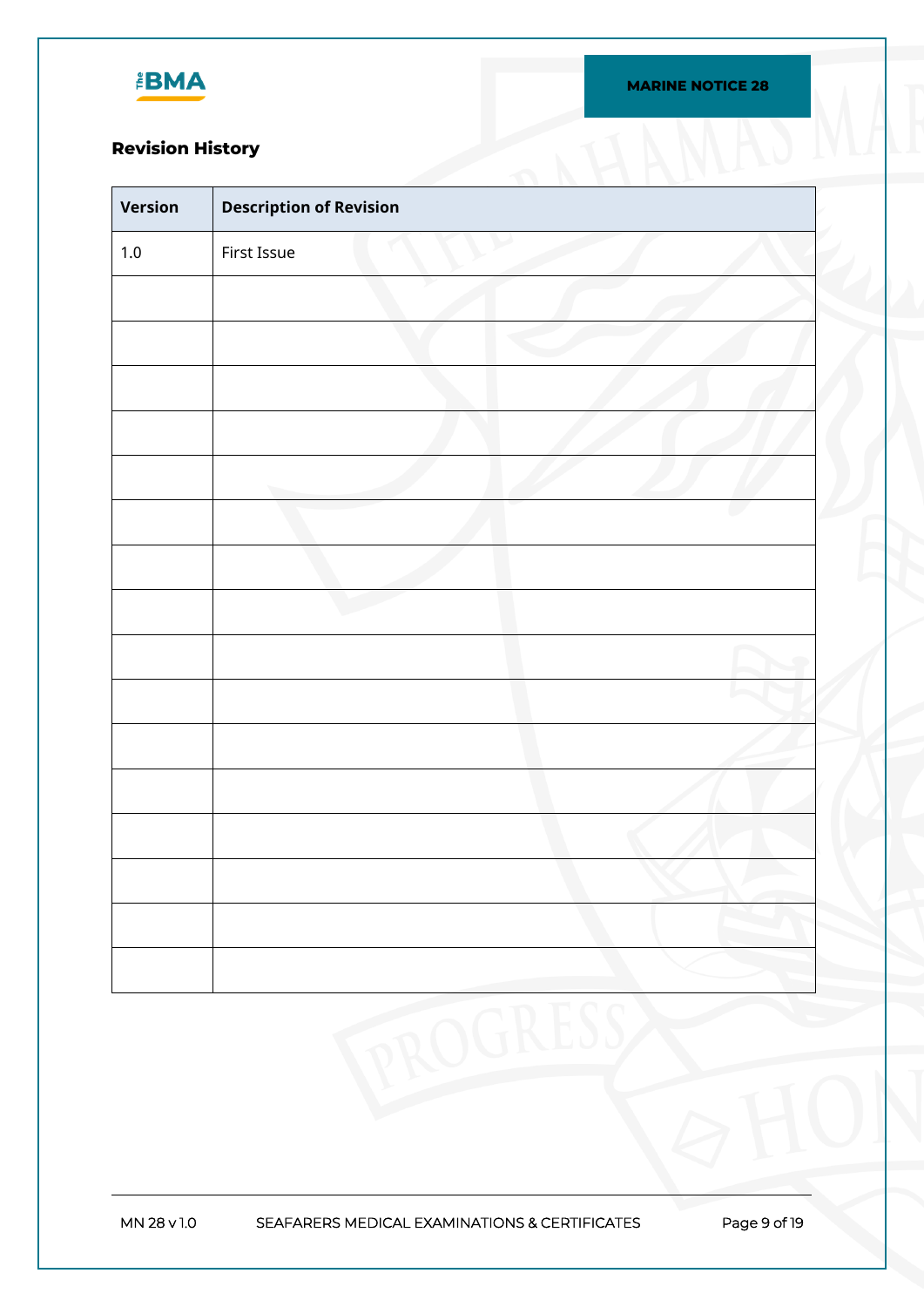

# **ANNEX I: Assessment of the Minimum Entry Level & In Service Physical Abilities for Seafarers**

| <b>Shipboard Task, Function, Event or</b><br>Condition <sup>3</sup>                                                                                                                                                                                                                                                          | <b>Related Physical</b><br><b>Ability</b>                                                                                                                                                                                                                                                                                                                                                                                                                                                                        | A Medical Examiner Shall Be Satisfied<br>that the Candidate                                                                                                                                                                                                                                                                    |
|------------------------------------------------------------------------------------------------------------------------------------------------------------------------------------------------------------------------------------------------------------------------------------------------------------------------------|------------------------------------------------------------------------------------------------------------------------------------------------------------------------------------------------------------------------------------------------------------------------------------------------------------------------------------------------------------------------------------------------------------------------------------------------------------------------------------------------------------------|--------------------------------------------------------------------------------------------------------------------------------------------------------------------------------------------------------------------------------------------------------------------------------------------------------------------------------|
| Routine movement around vessel:<br>on a moving deck<br>$\bullet$<br>between levels<br>between compartments                                                                                                                                                                                                                   | Maintain balance and move with<br>agility.<br>Climb up and down vertical ladders<br>and stairways.<br>(Loadline Convention requires coamings<br>to be 600mm high).<br>Open & close watertight doors                                                                                                                                                                                                                                                                                                              | Has no disturbance in sense of balance,<br>Does not have any impairment or<br>disease that prevents relevant<br>movements and physical activities,<br>Is, without assistance <sup>5</sup> , able to:<br>climb vertical ladders & stairways,<br>step over high sills and<br>manipulate door closing<br>systems.                 |
| Note 1 applies to this row<br>Routine tasks on board:<br>Use of hand tools<br>Movement of ship's stores<br>٠<br>Overhead work<br>$\bullet$<br>Valve operation<br>$\bullet$<br>Standing a four-hour watch<br>٠<br>Working in confined spaces,<br>$\bullet$<br>Responding to alarms, warnings and<br>$\bullet$<br>instructions | Strength, dexterity and stamina to:<br>Manipulate mechanical devices<br>$\bullet$<br>Lift, pull and carry a load (e.g. 18<br>$\bullet$<br>kg)<br>Reach upwards<br>$\bullet$<br>Work in constricted spaces and<br>$\bullet$<br>move through restricted openings<br>(e.g., SOLAS requires minimum<br>openings in cargo spaces and<br>emergency escapes to have the<br>minimum dimensions of 600 mm<br>× 600 mm - SOLAS regulation<br>3.6.5.1)<br>Visually distinguish objects,<br>$\bullet$<br>shapes and signals, | Does not have:<br>a defined impairment or<br>$\bullet$<br>diagnosed medical condition that<br>reduces ability to perform routine<br>duties essential to the safe<br>operation of the vessel,<br>Has ability to:<br>work with arms raised,<br>be able to stand and walk for an<br>extended period and<br>enter a confined space |
| Verbal communication<br>Note 1 applies to this row                                                                                                                                                                                                                                                                           | Hear warnings & instructions and<br>$\bullet$<br>Give a clear spoken description                                                                                                                                                                                                                                                                                                                                                                                                                                 | Fulfil eyesight standards<br>$(table A-I/9)$<br>Fulfil hearing standards set by<br>competent authority or take account of<br>international guidelines and hold<br>normal conversation.                                                                                                                                         |

## **Table 1**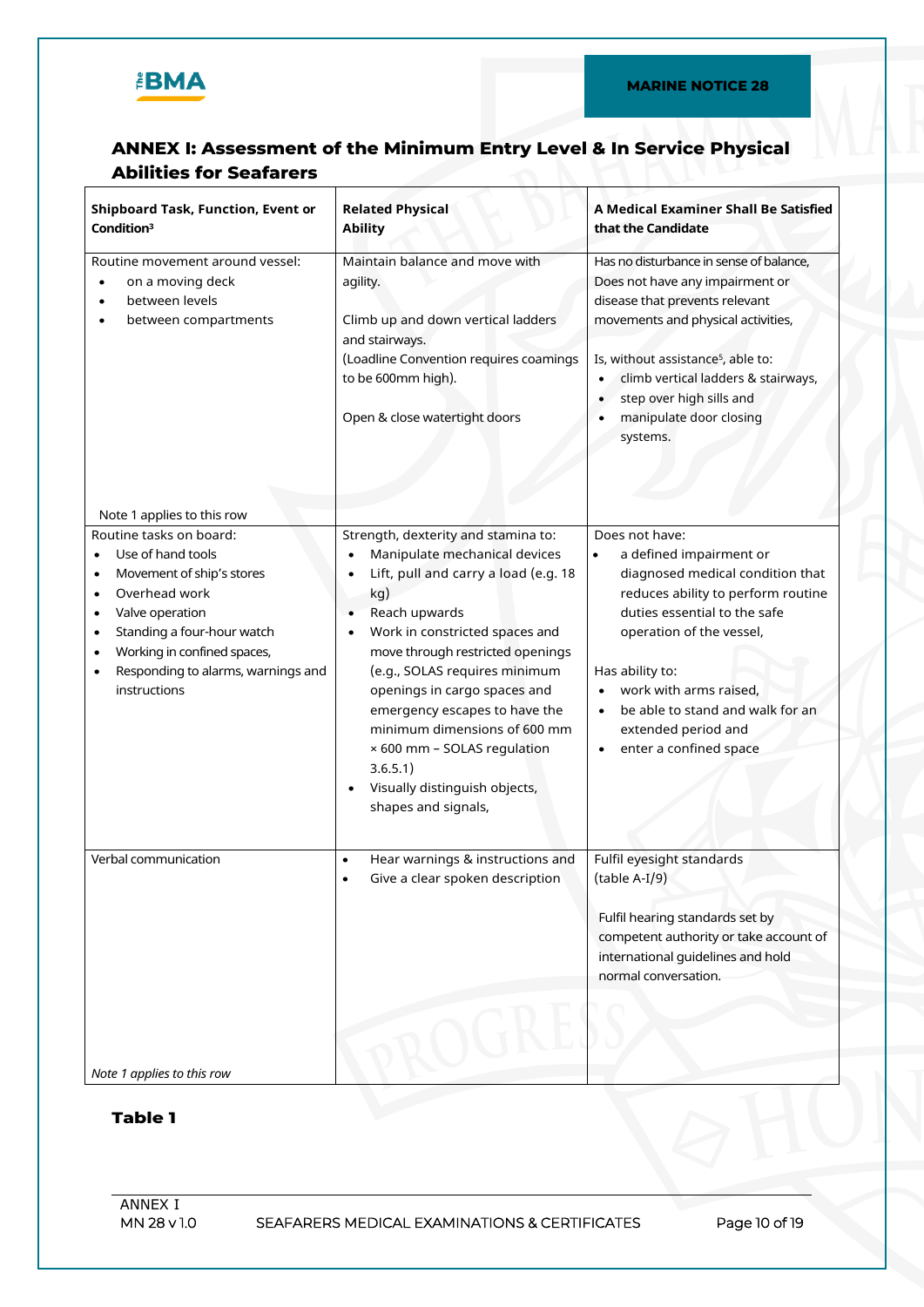#### *Notes:*

- *1 Rows 1 and 2 of table 1 describe*
	- *a. ordinary shipboard tasks, functions, events and conditions,*
	- b. the corresponding physical abilities which may be considered necessary for the safety of a seafarer, other *crew members and the ship, and*
	- *c. high-level criteria for use by medical practitioners assessing medical fitness, bearing in mind the different duties of seafarers and the nature of shipboard work for which they will be employed.*
- *2 The table is not intended to address all possible shipboard conditions or potentially disqualifying medical* conditions. Physical abilities applicable to the category of seafarers (such as "Deck officer" and "Engine rating") may be specified by the BMA. The special circumstances of individuals and for those who have specialized, or limited duties *should receive due consideration.*
- 3 If doubt exists, the medical practitioner shall quantify the degree or severity of any relevant impairment by *means of objective tests, whenever appropriate tests are available, or by referring the candidate for further assessment.*
- *4 The term "assistance" means the use of another person to accomplish the task.*
- 5 The term "emergency duties" is used to cover all standard emergency response situations such as abandon ship *or fire-fighting as well as the procedures to be followed by each seafarer top secure personal survival.*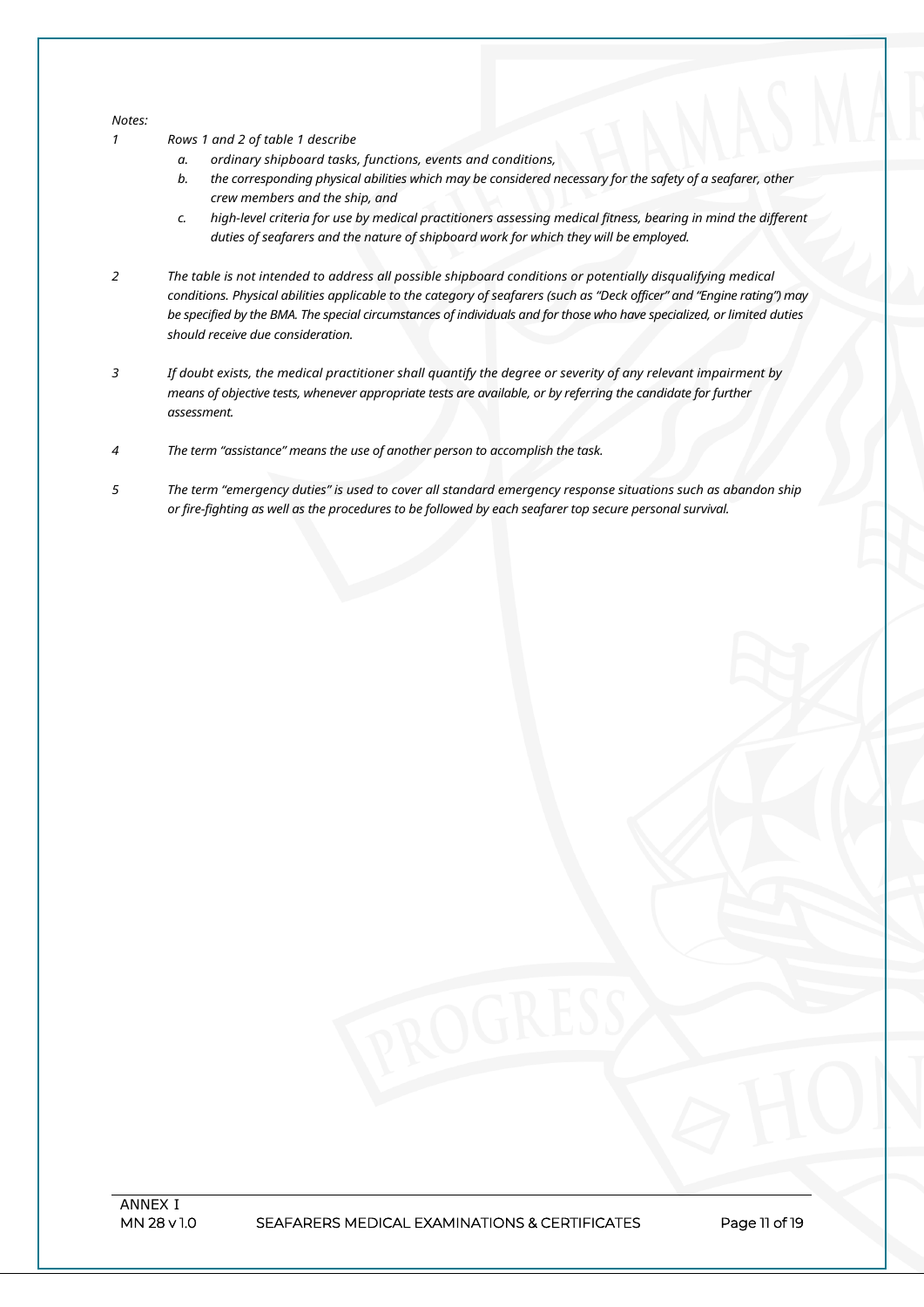## **Annex II: Medical Examination Form**

|              | <b>Medical Examination Form</b>                                                  |     |                     |     |                                |               |    |
|--------------|----------------------------------------------------------------------------------|-----|---------------------|-----|--------------------------------|---------------|----|
|              | <b>CONFIDENTIAL FORM</b>                                                         |     |                     |     |                                |               |    |
|              | Pre-sea Exam     Periodic Exam                                                   |     |                     |     |                                |               |    |
|              | Name (last, first, middle):                                                      |     |                     |     |                                |               |    |
|              | Date of Birth (day/month/year): _______ / ________ / ________                    |     |                     |     | Sex: $\Box$ male $\Box$ female |               |    |
| Nationality: |                                                                                  |     |                     |     |                                |               |    |
|              | Home address:                                                                    |     |                     |     |                                |               |    |
|              | <b>Identity Document No:</b>                                                     |     |                     |     |                                |               |    |
|              | Type of Ship (e.g. container, tanker, passenger, fishing): __                    |     |                     |     |                                |               |    |
|              | Trade Area (e.g., coastal, tropical, worldwide): _______________________________ |     |                     |     |                                |               |    |
|              | <b>Examinee's Personal Declaration</b>                                           |     |                     |     |                                |               |    |
|              | (Assistance should be offered by medical staff)                                  |     |                     |     |                                |               |    |
|              | Have you ever had any of the following conditions?                               |     |                     |     |                                |               |    |
|              | Condition                                                                        | Yes | No                  |     | Condition                      | Yes           | No |
| 1.           | Eye / Vision problem                                                             |     | $\vert \ \ \vert$   | 18. | Sleeping problems              | $\mathcal{A}$ |    |
| 2.           | High blood pressure                                                              |     | $\blacksquare$      | 19. | Do you smoke?                  |               |    |
| 3.           | Heart / vascular disease                                                         |     | $\overline{\cal A}$ | 20. | Operation / Surgery            |               |    |
| 4.           | Heart surgery                                                                    |     | X                   | 21. | Epilepsy / Seizures            |               |    |
| 5.           | Varicose veins                                                                   |     | $\mathcal{L}$       | 22. | Dizziness / Fainting           |               |    |
| 6.           | Asthma/bronchitis                                                                |     | $\sim$              | 23. | <b>Loss of Consciousness</b>   |               |    |
| 7.           | Blood disorder                                                                   |     | $\sim$              | 24. | Psychiatric Problems           |               |    |
| 8.           | <b>Diabetes</b>                                                                  |     | $\sim$              | 25. | Depression                     |               |    |
| 9.           | Thyroid problem                                                                  |     | $\sim$              | 26. | <b>Attempted Suicide</b>       |               |    |
| 10.          | Digestive disorder                                                               |     |                     | 27. | Loss of Memory                 |               |    |
| 11.          | Kidney problem                                                                   |     | $\sim$              | 28. | <b>Balance Problem</b>         |               |    |
| 12.          | Skin problem                                                                     |     | $\sim$              | 29. | Severe Headaches               |               |    |
| 13.          | Allergies                                                                        |     | $\sim$              | 30. | Ear/Nose/Throat Problems       |               |    |
| 14.          | Infectious / Contagious diseases                                                 |     | M                   | 31. | Restricted mobility            |               |    |
| 15.          | Hernia                                                                           |     | $\sim$              | 32. | <b>Back problems</b>           |               |    |
| 16.          | <b>Genital disorders</b>                                                         |     |                     | 33. | Amputation                     |               |    |
| 17.          | Pregnancy                                                                        |     |                     | 34. | Fractures / Dislocations       |               |    |
|              |                                                                                  |     |                     |     |                                |               |    |

If any of the above questions were answered "yes," please give details.

### **Additional questions**

**MN 28 v 1.0 SEAFARERS MEDICAL EXAMINATIONS & CERTIFICATES Page 12 of 19**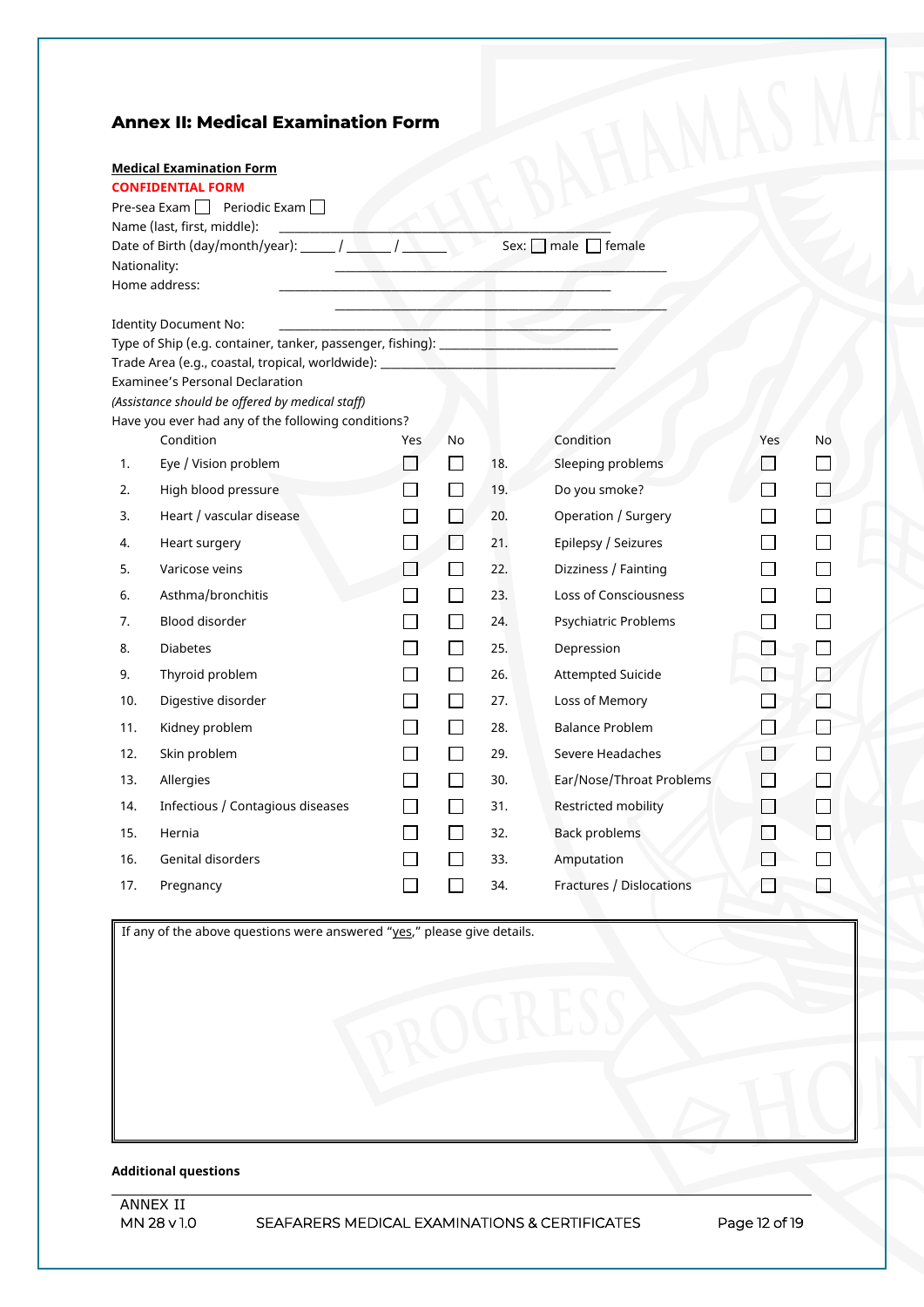| 35.<br>36.<br>37.<br>38.<br>39.<br>40.<br>41. | Have you ever been signed off as sick or repatriated from a ship?<br>Have you ever been hospitalized?<br>Have you ever been declared unfit for sea duty?<br>Has your medical certificate ever been restricted or revoked?<br>Are you aware that you have any medical problems, diseases or illnesses?<br>Do you feel healthy and fit to perform the duties of your designated position/occupation?<br>Are you allergic to any medications? |       |                                                             | Yes | No |
|-----------------------------------------------|--------------------------------------------------------------------------------------------------------------------------------------------------------------------------------------------------------------------------------------------------------------------------------------------------------------------------------------------------------------------------------------------------------------------------------------------|-------|-------------------------------------------------------------|-----|----|
|                                               | Comments.                                                                                                                                                                                                                                                                                                                                                                                                                                  |       |                                                             |     |    |
|                                               |                                                                                                                                                                                                                                                                                                                                                                                                                                            |       |                                                             |     |    |
|                                               |                                                                                                                                                                                                                                                                                                                                                                                                                                            |       |                                                             |     |    |
|                                               |                                                                                                                                                                                                                                                                                                                                                                                                                                            |       |                                                             |     |    |
|                                               |                                                                                                                                                                                                                                                                                                                                                                                                                                            |       |                                                             |     |    |
| 42.                                           | Are you taking any non-prescription or prescription medications?                                                                                                                                                                                                                                                                                                                                                                           |       |                                                             |     |    |
|                                               |                                                                                                                                                                                                                                                                                                                                                                                                                                            |       |                                                             |     |    |
|                                               | If yes, please list the medications taken and the purpose(s) and dosage(s).                                                                                                                                                                                                                                                                                                                                                                |       |                                                             |     |    |
|                                               |                                                                                                                                                                                                                                                                                                                                                                                                                                            |       |                                                             |     |    |
|                                               |                                                                                                                                                                                                                                                                                                                                                                                                                                            |       |                                                             |     |    |
|                                               |                                                                                                                                                                                                                                                                                                                                                                                                                                            |       |                                                             |     |    |
|                                               |                                                                                                                                                                                                                                                                                                                                                                                                                                            |       |                                                             |     |    |
|                                               |                                                                                                                                                                                                                                                                                                                                                                                                                                            |       |                                                             |     |    |
|                                               |                                                                                                                                                                                                                                                                                                                                                                                                                                            |       |                                                             |     |    |
|                                               |                                                                                                                                                                                                                                                                                                                                                                                                                                            |       |                                                             |     |    |
|                                               |                                                                                                                                                                                                                                                                                                                                                                                                                                            |       |                                                             |     |    |
|                                               | I hereby certify that the personal declaration above is a true statement to the best of my knowledge.                                                                                                                                                                                                                                                                                                                                      |       |                                                             |     |    |
|                                               | Signature of Examinee: ________________________                                                                                                                                                                                                                                                                                                                                                                                            | Date: |                                                             |     |    |
|                                               |                                                                                                                                                                                                                                                                                                                                                                                                                                            |       | (dd/mm/yyyy)                                                |     |    |
|                                               |                                                                                                                                                                                                                                                                                                                                                                                                                                            |       |                                                             |     |    |
|                                               | Witnessed By:                                                                                                                                                                                                                                                                                                                                                                                                                              | Name: | (Typed or printed)                                          |     |    |
|                                               |                                                                                                                                                                                                                                                                                                                                                                                                                                            |       |                                                             |     |    |
|                                               | I hereby authorize the release of all my previous medical records from any health professionals, health institutions and                                                                                                                                                                                                                                                                                                                   |       |                                                             |     |    |
|                                               | examinations).                                                                                                                                                                                                                                                                                                                                                                                                                             |       | (the approved medical practitioner carrying out the medical |     |    |
|                                               | Signature of Examinee: ______________                                                                                                                                                                                                                                                                                                                                                                                                      | Date: |                                                             |     |    |
| (Signature)                                   |                                                                                                                                                                                                                                                                                                                                                                                                                                            |       | (dd/mm/yyyy)                                                |     |    |
|                                               | Witnessed by:                                                                                                                                                                                                                                                                                                                                                                                                                              |       | Name:                                                       |     |    |
| (Signature)                                   |                                                                                                                                                                                                                                                                                                                                                                                                                                            |       | (Typed or printed)                                          |     |    |
|                                               |                                                                                                                                                                                                                                                                                                                                                                                                                                            |       |                                                             |     |    |
|                                               |                                                                                                                                                                                                                                                                                                                                                                                                                                            |       |                                                             |     |    |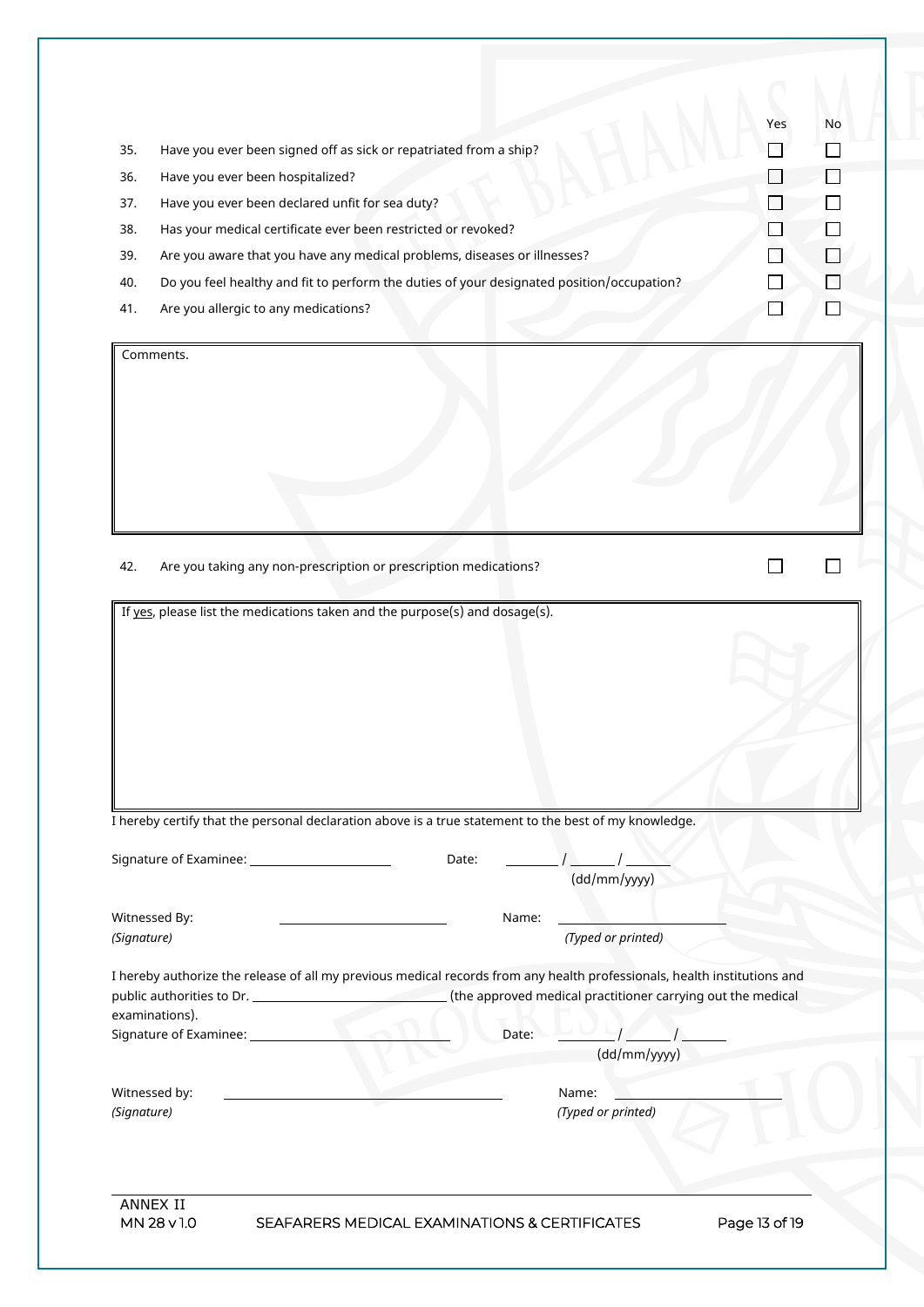|                                                                                                                                                     | <b>Visual Acuity</b> |                                                                                                                                                                                                                                                                                                                                                                                                                                                                                       |                     |              |                            |                                      | <b>Visual Fields</b> |              |                       |          |        |           |
|-----------------------------------------------------------------------------------------------------------------------------------------------------|----------------------|---------------------------------------------------------------------------------------------------------------------------------------------------------------------------------------------------------------------------------------------------------------------------------------------------------------------------------------------------------------------------------------------------------------------------------------------------------------------------------------|---------------------|--------------|----------------------------|--------------------------------------|----------------------|--------------|-----------------------|----------|--------|-----------|
|                                                                                                                                                     | Unaided              |                                                                                                                                                                                                                                                                                                                                                                                                                                                                                       |                     |              | Aided                      |                                      |                      |              |                       |          | Normal | Defective |
| SIGHT                                                                                                                                               | Right<br>Eye         | Left<br>Eye                                                                                                                                                                                                                                                                                                                                                                                                                                                                           | Binocula<br>r       | Right<br>Eye | Left<br>Eye                | Binocula<br>r                        |                      | Right<br>Eye |                       |          |        |           |
| Distant                                                                                                                                             |                      |                                                                                                                                                                                                                                                                                                                                                                                                                                                                                       |                     |              |                            |                                      |                      | Left<br>Eye  |                       |          |        |           |
| Near                                                                                                                                                |                      |                                                                                                                                                                                                                                                                                                                                                                                                                                                                                       |                     |              |                            |                                      |                      |              |                       |          |        |           |
| <b>Colour Vision:</b>                                                                                                                               |                      | Not tested                                                                                                                                                                                                                                                                                                                                                                                                                                                                            | Normal              |              | Doubtful                   |                                      | Defective            |              |                       |          |        |           |
|                                                                                                                                                     |                      | Pure Tone & Audiometry<br>(threshold values in dB)                                                                                                                                                                                                                                                                                                                                                                                                                                    |                     |              |                            |                                      |                      | (metres)     | Speech & Whisper Test |          |        |           |
| HEARING                                                                                                                                             | 500<br>Hz            | 4,000<br>Hz                                                                                                                                                                                                                                                                                                                                                                                                                                                                           | 2,000<br>Hz         | 3,000<br>Hz  | 4,000<br>Hz                | 6,000<br>Hz                          |                      |              | Normal                | Whisper  |        |           |
| Right Ear                                                                                                                                           |                      |                                                                                                                                                                                                                                                                                                                                                                                                                                                                                       |                     |              |                            |                                      |                      | Right Ear    |                       |          |        |           |
| Left Ear                                                                                                                                            |                      |                                                                                                                                                                                                                                                                                                                                                                                                                                                                                       |                     |              |                            |                                      |                      | Left Ear     |                       |          |        |           |
| Height:<br>Pulse rate:                                                                                                                              |                      | $\begin{matrix} \mathsf{c} \mathsf{c} \mathsf{c} \mathsf{c} \mathsf{c} \mathsf{c} \mathsf{c} \mathsf{c} \mathsf{c} \mathsf{c} \mathsf{c} \mathsf{c} \mathsf{c} \mathsf{c} \mathsf{c} \mathsf{c} \mathsf{c} \mathsf{c} \mathsf{c} \mathsf{c} \mathsf{c} \mathsf{c} \mathsf{c} \mathsf{c} \mathsf{c} \mathsf{c} \mathsf{c} \mathsf{c} \mathsf{c} \mathsf{c} \mathsf{c} \mathsf{c} \mathsf{c} \mathsf{c} \mathsf{c} \mathsf{c$<br>Blood pressure: Systolic: __________ (mm Hg)Diastolic: | Weight: $(kg)$      |              |                            | (mm Hg)                              |                      |              |                       |          |        |           |
| Urinalysis:                                                                                                                                         |                      | Normal                                                                                                                                                                                                                                                                                                                                                                                                                                                                                | Glucose: __________ | Abnormal     | Protein:                   |                                      |                      | Normal       |                       | Abnormal |        |           |
| Head                                                                                                                                                |                      |                                                                                                                                                                                                                                                                                                                                                                                                                                                                                       |                     |              | Skin                       |                                      |                      |              |                       |          |        |           |
| Sinuses, Nose & Throat                                                                                                                              |                      |                                                                                                                                                                                                                                                                                                                                                                                                                                                                                       |                     |              |                            | Varicose Veins                       |                      |              |                       |          |        |           |
| Mouth / Teeth                                                                                                                                       |                      |                                                                                                                                                                                                                                                                                                                                                                                                                                                                                       |                     |              | Vascular                   | (inc. pedal pulses)                  |                      |              |                       |          |        |           |
|                                                                                                                                                     |                      |                                                                                                                                                                                                                                                                                                                                                                                                                                                                                       |                     |              |                            |                                      |                      |              |                       |          |        |           |
|                                                                                                                                                     |                      |                                                                                                                                                                                                                                                                                                                                                                                                                                                                                       |                     |              |                            | Abdomen & Viscera                    |                      |              |                       |          |        |           |
|                                                                                                                                                     |                      |                                                                                                                                                                                                                                                                                                                                                                                                                                                                                       |                     |              | Hernia                     |                                      |                      |              |                       |          |        |           |
|                                                                                                                                                     |                      |                                                                                                                                                                                                                                                                                                                                                                                                                                                                                       |                     |              | Anus                       | (not rectal exam).                   |                      |              |                       |          |        |           |
|                                                                                                                                                     |                      |                                                                                                                                                                                                                                                                                                                                                                                                                                                                                       |                     |              | G-U System                 |                                      |                      |              |                       |          |        |           |
|                                                                                                                                                     |                      |                                                                                                                                                                                                                                                                                                                                                                                                                                                                                       |                     |              |                            | <b>Upper &amp; Lower Extremities</b> |                      |              |                       |          |        |           |
|                                                                                                                                                     |                      |                                                                                                                                                                                                                                                                                                                                                                                                                                                                                       |                     |              | Spine                      | (C/S, T/S & L/S)                     |                      |              |                       |          |        |           |
|                                                                                                                                                     |                      |                                                                                                                                                                                                                                                                                                                                                                                                                                                                                       |                     |              | Neurologic<br>(full brief) |                                      |                      |              |                       |          |        |           |
|                                                                                                                                                     |                      |                                                                                                                                                                                                                                                                                                                                                                                                                                                                                       |                     |              | Psychiatric                |                                      |                      |              |                       |          |        |           |
| Ears<br>(general)<br>Tympanic Membrane<br>Eyes<br>Ophthalmoscopy<br>Pupils<br>Eye movement<br>Lungs and chest<br><b>Breast Examination</b><br>Heart |                      |                                                                                                                                                                                                                                                                                                                                                                                                                                                                                       |                     |              |                            | General Appearance                   |                      |              |                       |          |        |           |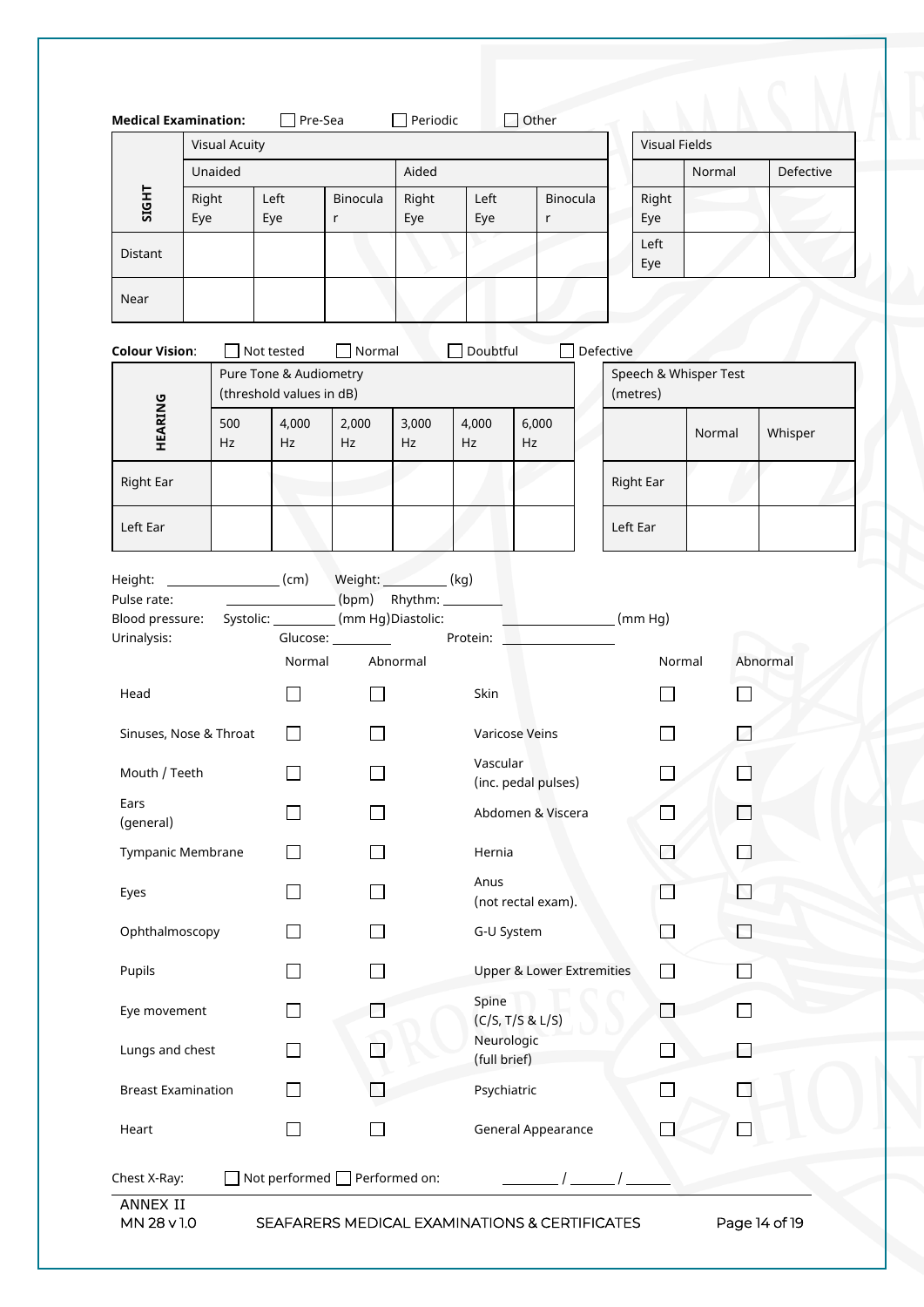| Results:<br><b>Test</b>        |                                                                                                                                                                 | (day/month/year)                                                                                        | Result              |                                                                                                                       |  |
|--------------------------------|-----------------------------------------------------------------------------------------------------------------------------------------------------------------|---------------------------------------------------------------------------------------------------------|---------------------|-----------------------------------------------------------------------------------------------------------------------|--|
|                                | Medical practitioner's comments:                                                                                                                                |                                                                                                         |                     |                                                                                                                       |  |
|                                |                                                                                                                                                                 |                                                                                                         |                     |                                                                                                                       |  |
|                                |                                                                                                                                                                 |                                                                                                         |                     |                                                                                                                       |  |
|                                | Vaccination status recorded: $\Box$ Yes<br><b>Assessment of Fitness for Service at Sea</b><br>above, I declare the examinee medically:<br>Fit for look-out duty | $\Box$ No<br>Not fit for look-out duty                                                                  |                     | On the basis of the examinee's personal declaration, my clinical examination and the diagnostic test results recorded |  |
|                                | Deck<br>Service                                                                                                                                                 | Engine<br>Service                                                                                       | Catering<br>Service | Other<br>Services                                                                                                     |  |
| Fit                            | $\Box$                                                                                                                                                          | $\Box$                                                                                                  | □                   | $\Box$                                                                                                                |  |
| Unfit                          | $\Box$                                                                                                                                                          | $\Box$                                                                                                  | $\Box$              | $\Box$                                                                                                                |  |
|                                | Without restrictions $\Box$                                                                                                                                     | With restrictions $\Box$<br>Describe Restrictions (e.g., specific positions, type of ship, trade area): |                     |                                                                                                                       |  |
|                                | Action Taken by Medical Examiner (e.g. referral):                                                                                                               |                                                                                                         |                     |                                                                                                                       |  |
|                                | Place of Examination: ____________<br>Date of Examination:                                                                                                      |                                                                                                         |                     |                                                                                                                       |  |
|                                |                                                                                                                                                                 |                                                                                                         |                     | (day/month/year)                                                                                                      |  |
|                                | Medical Certificate's Date of Expiration:                                                                                                                       |                                                                                                         |                     | (day/month/year)                                                                                                      |  |
| <b>ANNEX II</b><br>MN 28 v 1.0 |                                                                                                                                                                 | SEAFARERS MEDICAL EXAMINATIONS & CERTIFICATES                                                           |                     | Page 15 of 19                                                                                                         |  |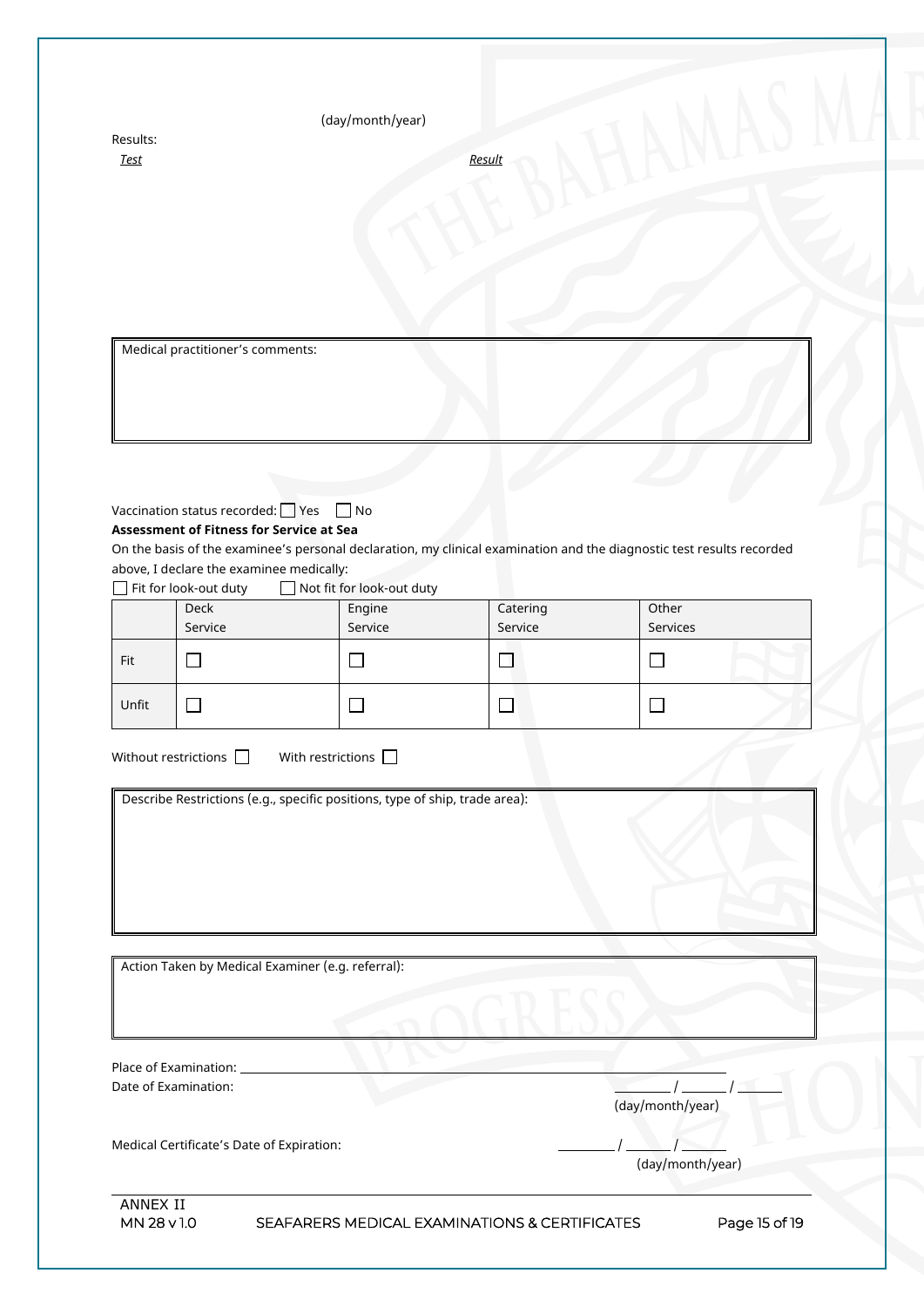| Signature of Medical Practitioner: |  |
|------------------------------------|--|
|------------------------------------|--|

Name of Medical Practitioner: (Printed)

Authorized By:

Official Stamp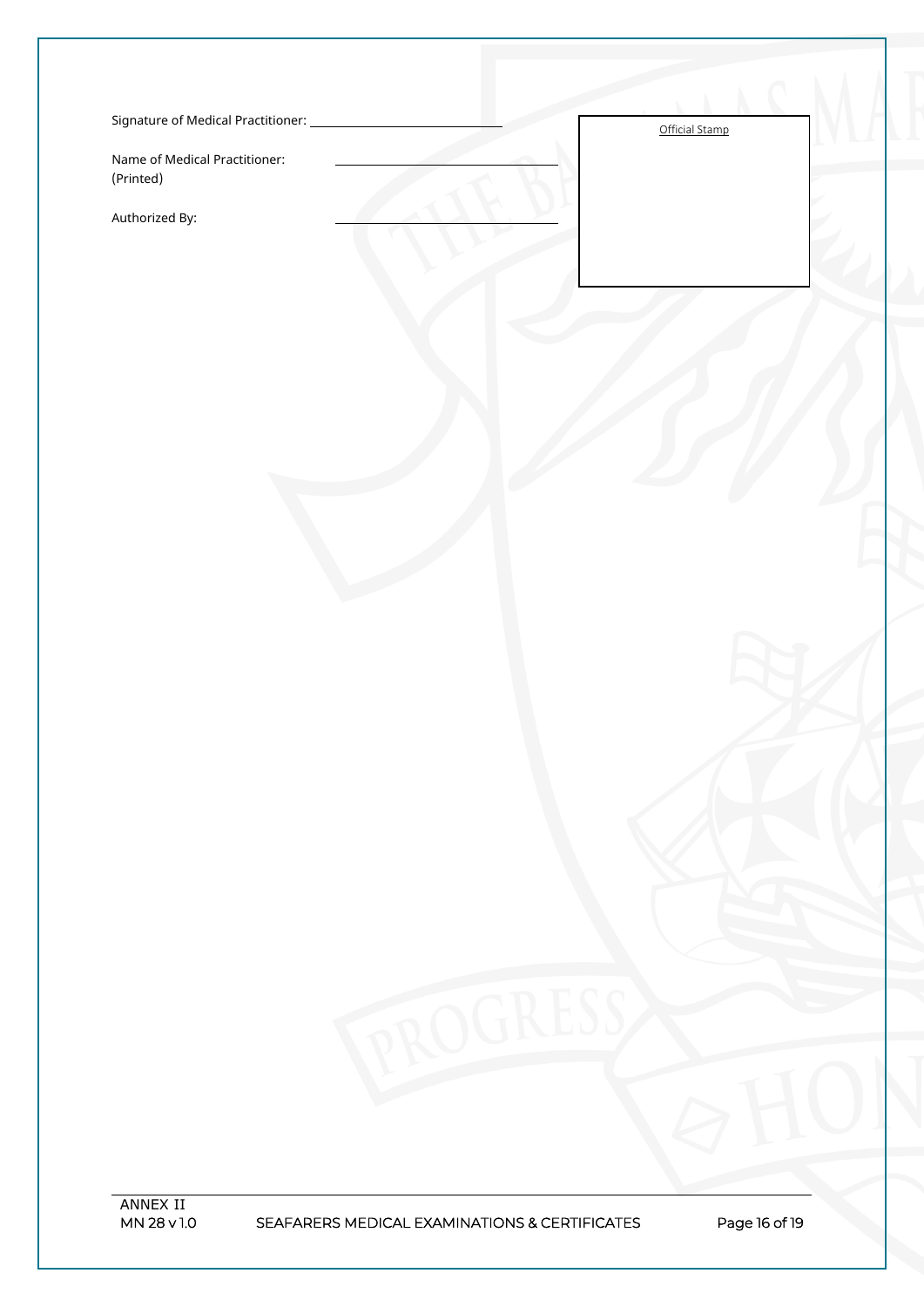## **Annex III: Draught format of a Seafarer's Medical Certificate**

#### **SEAFARER MEDICAL CERTIFICATE**

*(issued under the authority of [enter authorising country details here])*

*This Medical Certificate has been issued in accordance with the provisions of the (International Convention on Standards of Training, Certification and Watch-keeping for Seafarers STCW 1978, as amended (STCW) Regulation I/9, Maritime Labour Convention 2006 (MLC 2006) Regulation 1.2 and regulation xxx of the authorising country)\* as applicable.*

#### **SEAFARER INFORMATION**

| Surname:                                          |  | Given Name(s):  |                                                                                     |      |
|---------------------------------------------------|--|-----------------|-------------------------------------------------------------------------------------|------|
| Date of Birth                                     |  | Nationality:    |                                                                                     | Sex: |
| (dd/mm/yyy)                                       |  | ID Document No: |                                                                                     |      |
| Capacity that the Seafarer will Serve Onboard In: |  |                 | $\Box$ Deck $\Box$ Engineer $\Box$ GMDSS $\Box$ Rating $\Box$ Catering $\Box$ Other |      |

#### **DECLARATION OF APPROVED\*\* MEDICAL PRACTITIONER**

| I confirm that identification documents were checked:       |  |
|-------------------------------------------------------------|--|
| The seafarers hearing meets the required medical standards: |  |
| Unaided hearing is satisfactory:                            |  |
| Vision acuity meets the required medical standards:         |  |
| Colour vision meets the required standard:                  |  |
| Date of last colour vision test (dd/mm/yyyy):               |  |
| Seafarer fit for lookout duties:                            |  |

Is the seafarer free from any medical condition likely to be aggravated by service at sea or render the seafarer unfit for such service or to endanger the health of other persons on board?

Is the seafarer fit for service?

Are there any limitations or restrictions on fitness? If so, specify the limitation.

I hereby confirm that the medical examination has been carried out in accordance with the ILO/IMO *Guidelines on the Medical Examinations of Seafarers* and the national guidelines of the authorising Administration.

Name of Approved\*\* Medical Practitioner:

Signature of Approved\*\* Medical Practitioner:

Date of Examination (*dd/mm/yyyy*): \_\_\_\_\_\_\_\_\_\_\_\_\_\_ *Stamp / Seal* 

Expiry date of certificate (*dd/mm/yyyy*):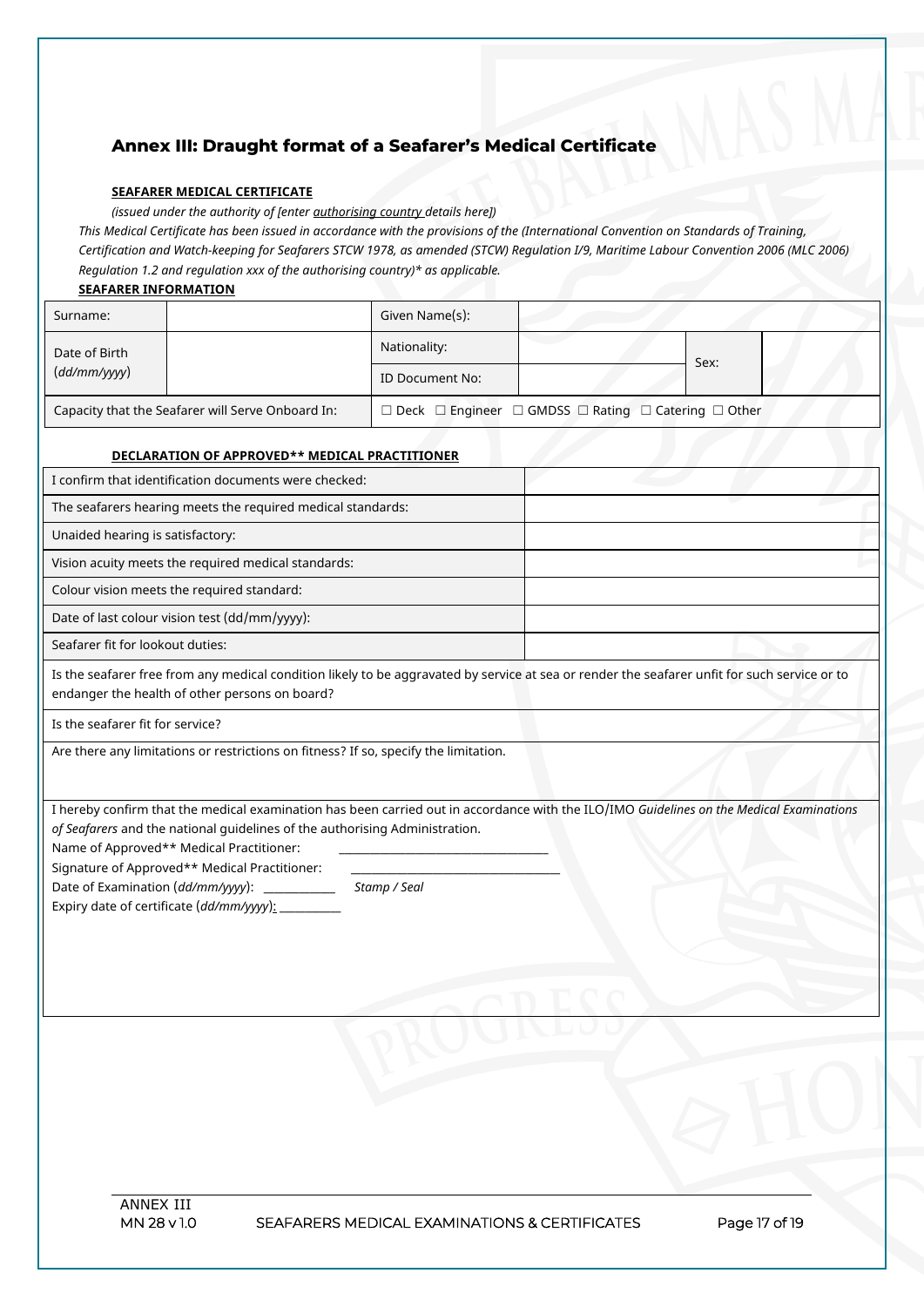SEAFARER ACKNOWLEDGEMENT

I \_\_\_\_\_\_\_\_\_\_\_\_\_\_\_\_\_\_\_\_\_\_\_\_\_\_\_\_\_\_ confirm that I have been informed of the content of certificate and the right to get a review\*\*\**.* Signature: \_\_\_\_\_\_\_\_\_\_\_\_\_\_\_\_\_\_\_\_\_\_\_\_\_\_\_\_\_\_\_\_\_\_\_\_\_\_\_\_\_\_\_\_\_\_\_\_\_\_\_\_\_\_\_\_\_\_ Date: \_\_\_\_\_\_\_\_\_\_\_\_\_\_\_\_\_\_\_\_\_

*\* For persons who are assigned shipboard safety, security or environmental protection duties, the medical standards referenced on the certificate are the standards as specified in STCW Regulation I/9 and any other standards as specified by the authorizing Administration. For any other persons serving onboard, the medical standards shall be as specified by ILO and the authorizing Administration.* 

*\*\* The Medical Practitioner shall be approved by the national Administration, after inspection of medical facilities/recordkeeping, to carry out STCW/ILO medical examination.*

*\*\*\* The review shall be carried out by a body/Medical Practitioner authorized by national Administration and this information should be made available to the seafarer*